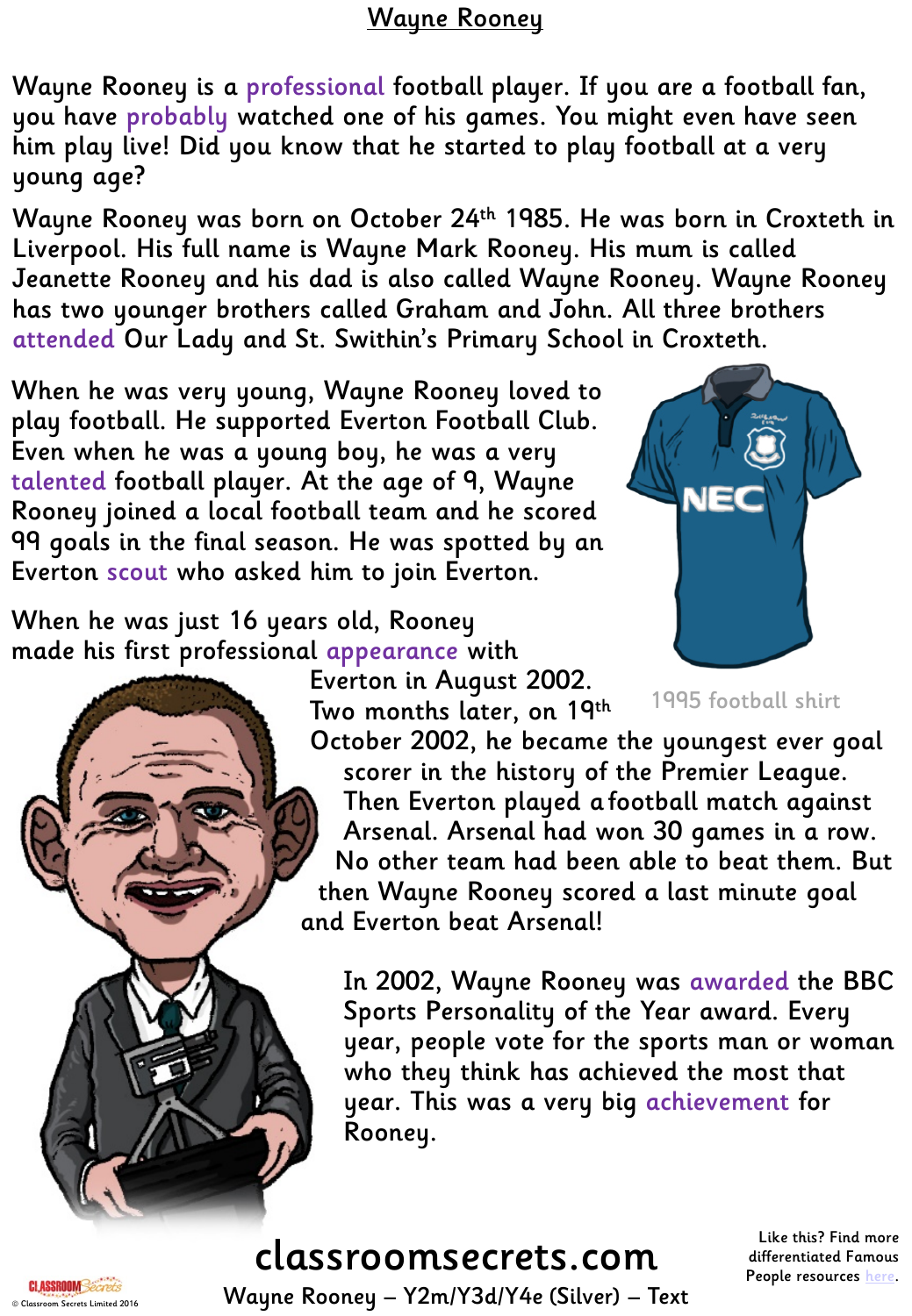In 2004, Rooney left Everton and went to play for Manchester United Football Club. This made lots of the Everton fans very cross. When he went back to play a match against Everton, he was booed by lots of the Everton fans who used to support him. He played his first game for Manchester United on 24th September 2004.



2004 football shirt

Two years later, in 2006, Rooney was made Captain of Manchester United Football Club. He was very proud that he had been made Captain of the team and he was also very excited. In 2008, Wayne Rooney was the youngest ever player to play in 200 Premier League games. What a lot of football games!

In 2010, Wayne Rooney got two more very special awards. The first one was the Professional Footballers' Association Players' Player of the Year. This is a very long name for an award so sometimes, it is just called the Player of the Year Award. Every year, this award is given to the player who is judged to be the best player that year in English football. He also won the Football Writers' Association Footballer of the Year Award. This is also a very long name for an award so this one is sometimes just called the Footballer of the Year Award. This award is different to the first one because this one is given for the best player of the season.

It is clear to see that Wayne Rooney is a very successful football player. As well as being so good at football, he has also written some books and he does a lot of work for different charities. Even though he is so busy, he still finds time to spend with his wife and children. Wayne Rooney married Coleen McLoughlin (she is now called Coleen Rooney) in 2008. They have three beautiful little boys. Kai Rooney was born in November 2009, Klay Rooney was born in May 2013 and Kit in January 2016.



# classroomsecrets.com © Classroom Secrets Limited 2016 Wayne Rooney – Y2m/Y3d/Y4e (Silver) – Text

Like this? Find more differentiated Famous People resources [here](http://www.classroomsecrets.co.uk/tag/famous-people).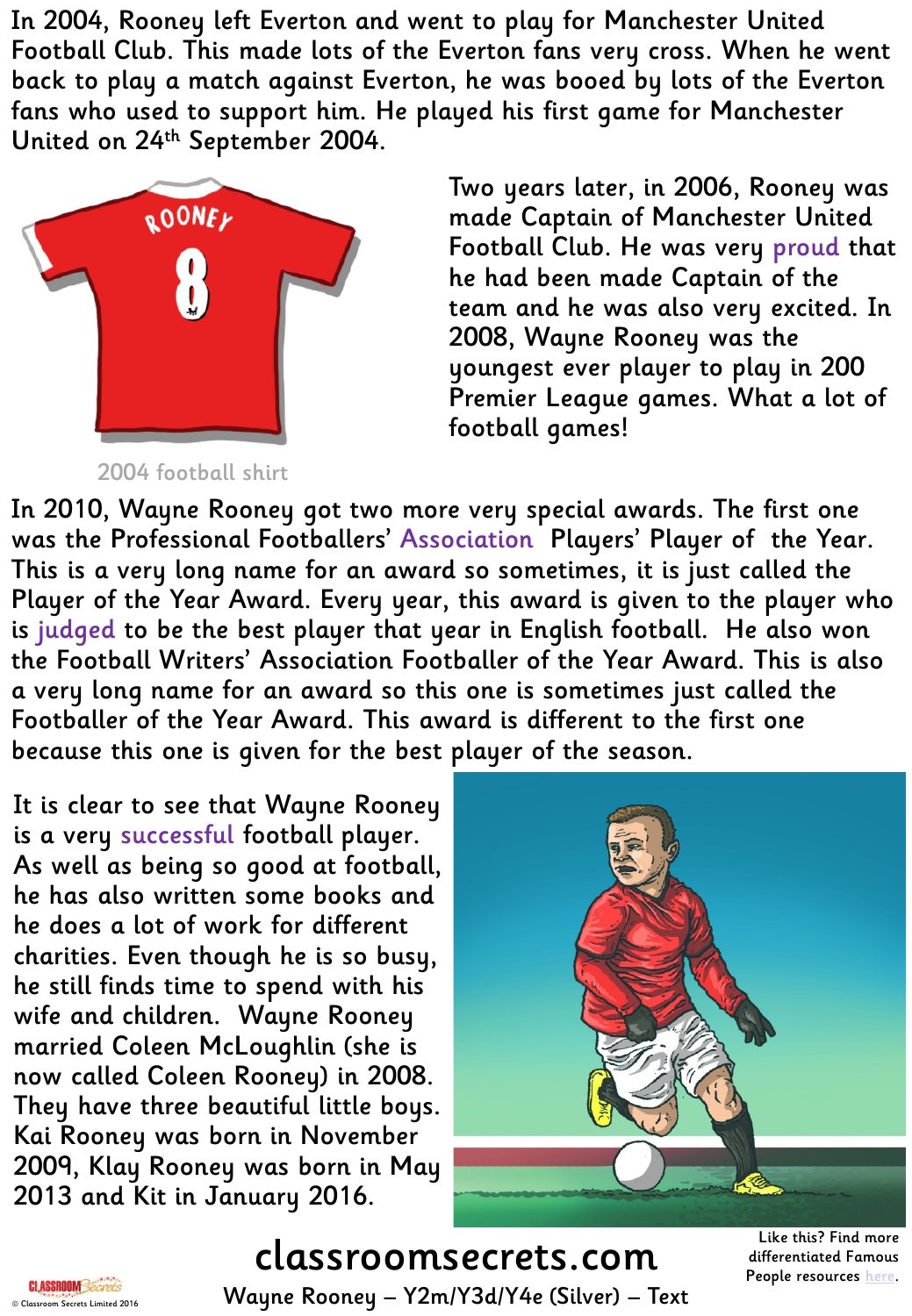|  | Who is Wayne Rooney? (C6) |  |
|--|---------------------------|--|
|  |                           |  |

Where was he born? (C6)

In the text it tells you that Rooney was a very talented football player when he was young.

Find some evidence in the text to prove that this is true. (C6)

Do you think that Wayne Rooney would have been pleased about being signed for Everton? Why do you think this? (P3)

What type of text is this? How do you know? (T4)

How does the writer show us that Rooney is a successful football player? (C7)

When did Rooney go to play for Manchester United? (C6)

classroomsecrets.com

Like this? Find more differentiated Famous People resources here.



Wayne Rooney - Y2m/Y3d/Y4e (Silver) - Follow-Up Work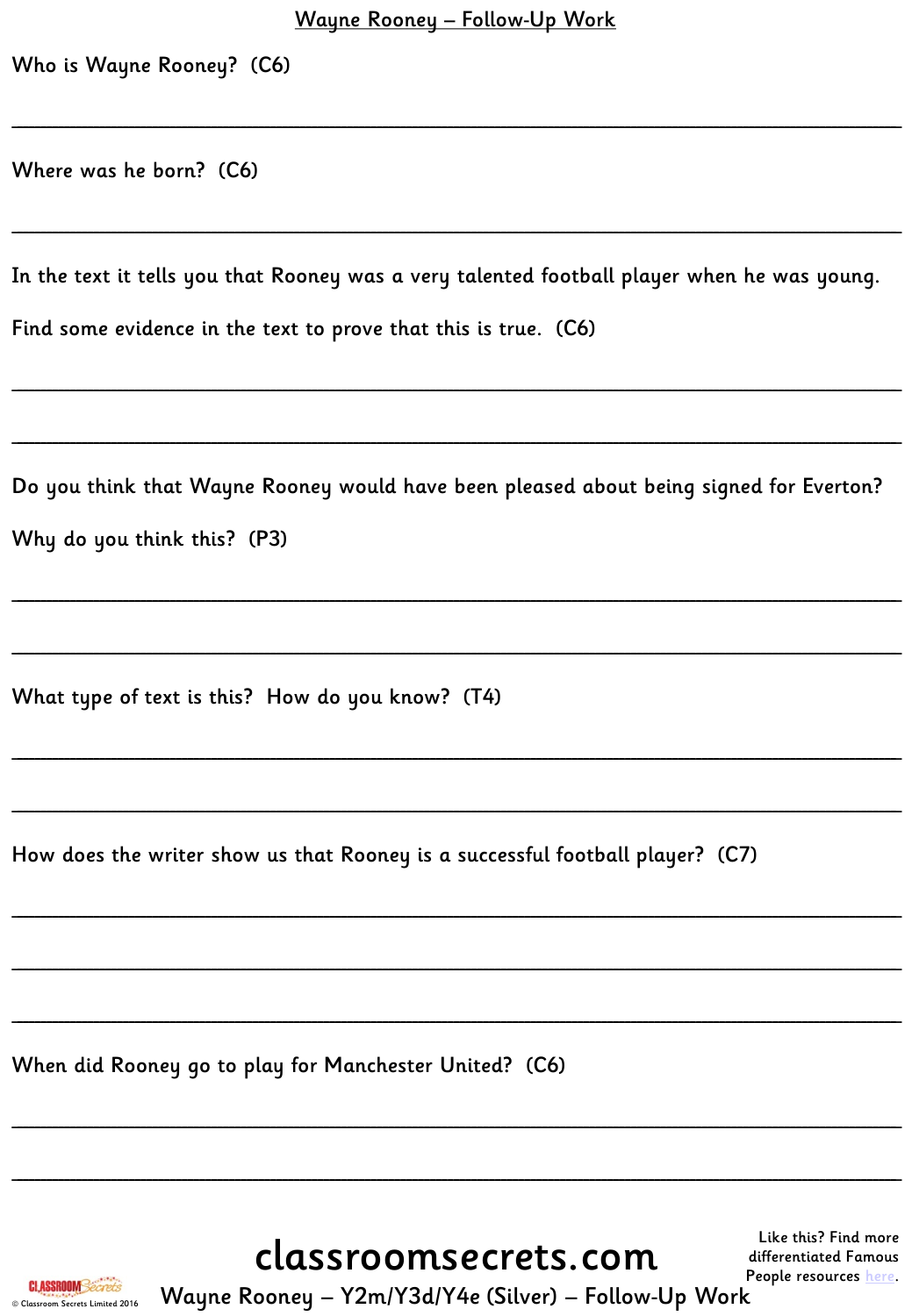| How did the Everton fans feel about Rooney moving to Manchester United? Which words in<br>the text tell you this? (C7) |
|------------------------------------------------------------------------------------------------------------------------|
|                                                                                                                        |
| What does the word 'achievement' mean? (C1)                                                                            |
| Wayne Rooney has lots of achievements. Find three which have been recorded in the text.<br>(C6)                        |
|                                                                                                                        |
| What are the names of Wayne and Coleen's Children? (C6)                                                                |
| Who is their eldest child? How do you know? (P3)                                                                       |
| Do you know any other facts about Wayne Rooney which have not been included in the<br>text? $(P1)$                     |

If you wanted to find out more about Wayne Rooney, how could you do this? (P4)

classroomsecrets.com



Wayne Rooney - Y2m/Y3d/Y4e (Silver) - Follow-Up Work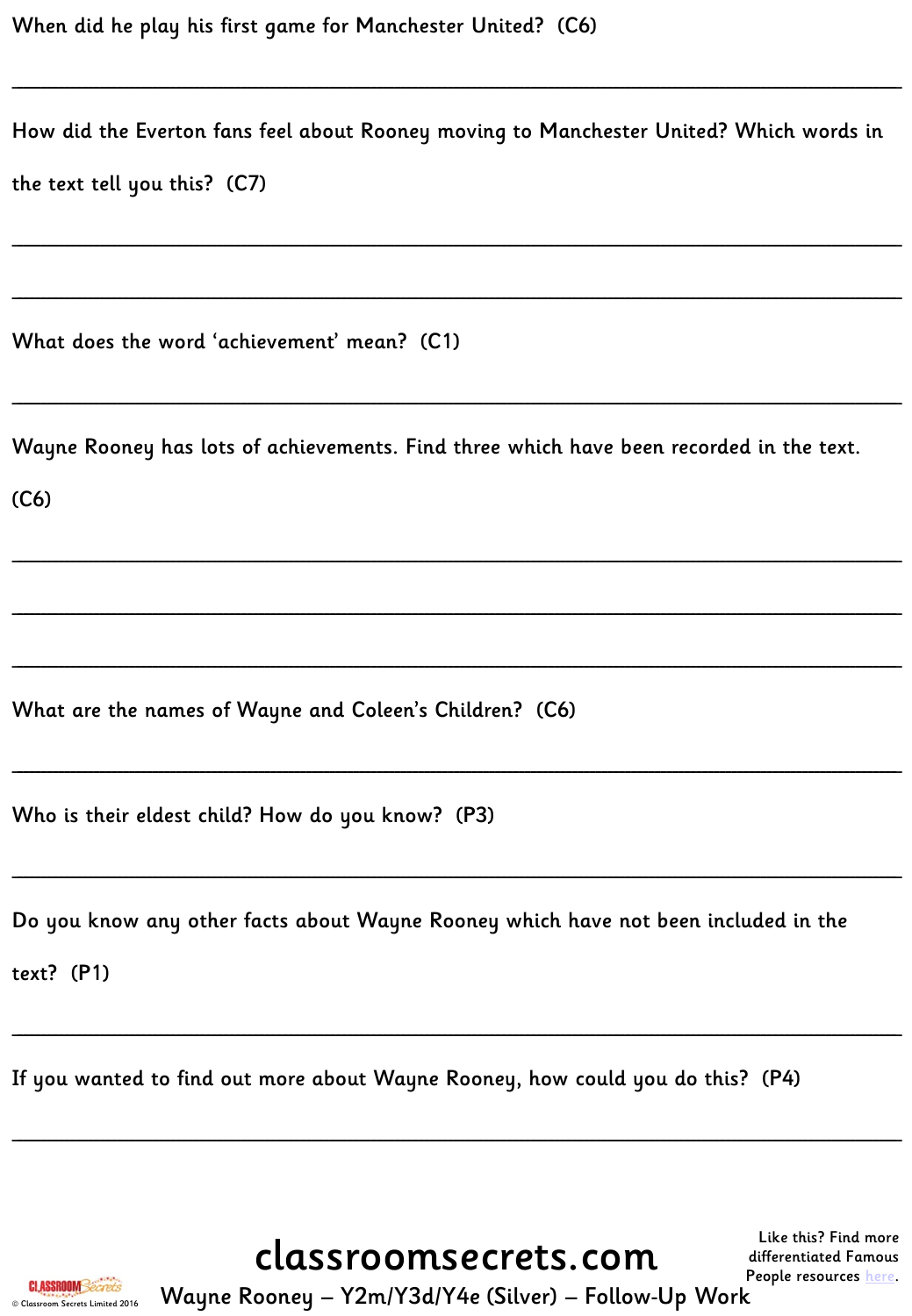# Wayne Rooney - Vocab 1

| Write the meaning of each of these words. |
|-------------------------------------------|
|                                           |
|                                           |
|                                           |
|                                           |
|                                           |
|                                           |
|                                           |
|                                           |
|                                           |
|                                           |
|                                           |
|                                           |

# classroomsecrets.com

Like this? Find more differentiated Famous People resources here.



Wayne Rooney - Y2m/Y3d/Y4e (Silver) - Vocab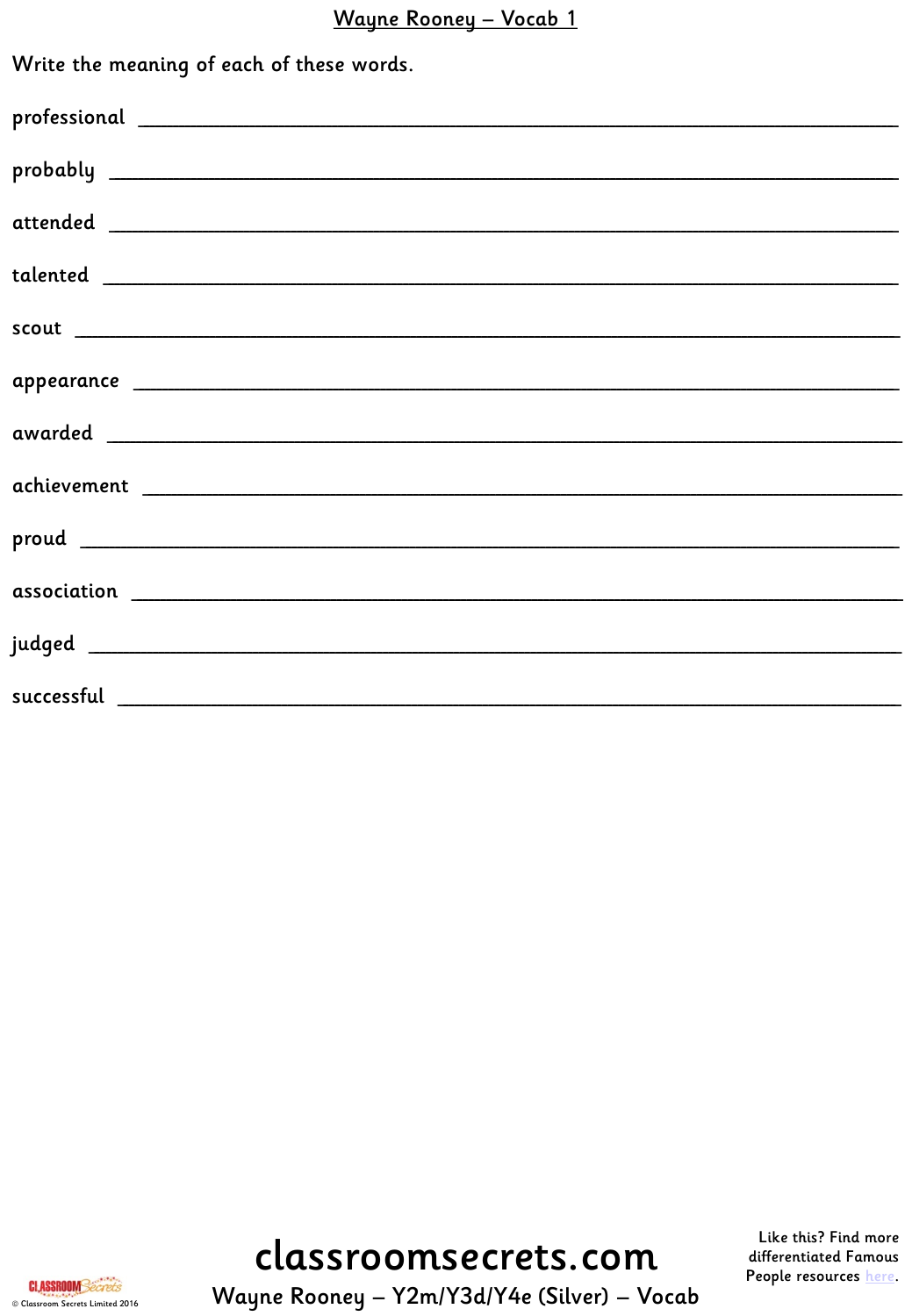## Wayne Rooney - Vocab 2

|                                                                                       | Choose three of the highlighted words from the text. Write your own sentences which include |              |          |                                                                                           |  |
|---------------------------------------------------------------------------------------|---------------------------------------------------------------------------------------------|--------------|----------|-------------------------------------------------------------------------------------------|--|
| the words to show that you understand their meaning.                                  |                                                                                             |              |          |                                                                                           |  |
|                                                                                       |                                                                                             |              |          |                                                                                           |  |
|                                                                                       |                                                                                             |              |          |                                                                                           |  |
|                                                                                       |                                                                                             |              |          |                                                                                           |  |
|                                                                                       |                                                                                             |              |          |                                                                                           |  |
|                                                                                       |                                                                                             |              |          |                                                                                           |  |
|                                                                                       |                                                                                             |              |          |                                                                                           |  |
| Pretend that you are the manager of Manchester United. Write some sentences which you |                                                                                             |              |          |                                                                                           |  |
|                                                                                       |                                                                                             |              |          | could read to the fans to tell them that Rooney has been made Captain. Try to use as many |  |
| of these words as possible:                                                           |                                                                                             |              |          |                                                                                           |  |
| successful                                                                            | proud                                                                                       | professional | talented | achievement                                                                               |  |
|                                                                                       |                                                                                             |              |          |                                                                                           |  |
|                                                                                       |                                                                                             |              |          |                                                                                           |  |
|                                                                                       |                                                                                             |              |          |                                                                                           |  |
|                                                                                       |                                                                                             |              |          |                                                                                           |  |
|                                                                                       |                                                                                             |              |          |                                                                                           |  |
|                                                                                       |                                                                                             |              |          |                                                                                           |  |
|                                                                                       |                                                                                             |              |          |                                                                                           |  |
|                                                                                       |                                                                                             |              |          |                                                                                           |  |
|                                                                                       |                                                                                             |              |          |                                                                                           |  |
|                                                                                       |                                                                                             |              |          |                                                                                           |  |

classroomsecrets.com

Like this? Find more differentiated Famous People resources here.

**CLASSROOM** Secrets © Classroom Secrets Limited 2016

Wayne Rooney - Y2m/Y3d/Y4e (Silver) - Vocab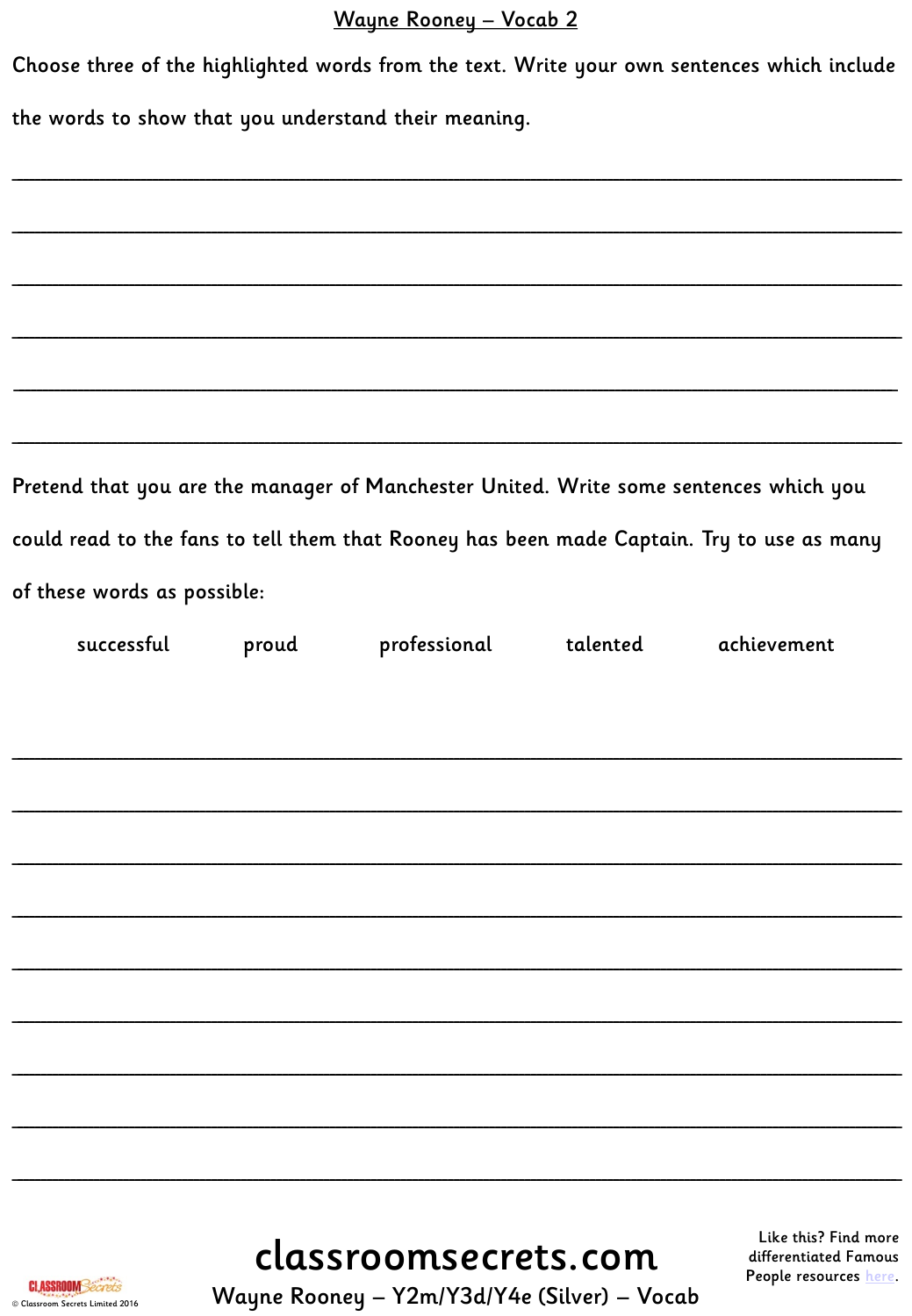## Wayne Rooney – SPAG

| <b>Conjunctions</b>                                                                   |  |  |  |
|---------------------------------------------------------------------------------------|--|--|--|
| Circle the best conjunction to complete each sentence.                                |  |  |  |
| Wayne Rooney was proud ___________ he had been made Captain.                          |  |  |  |
| because however<br>so                                                                 |  |  |  |
| Wayne Rooney was talented from a young age ___________ he was spotted by a scout.     |  |  |  |
| because however<br><b>SO</b>                                                          |  |  |  |
| Rooney is most famous for playing football __________ he has also written some books. |  |  |  |
| because but when                                                                      |  |  |  |
| Wayne Rooney has a wife ____________ three children.                                  |  |  |  |
| so and but                                                                            |  |  |  |
|                                                                                       |  |  |  |

#### **Punctuation**

Circle all of the words which should have a capital letter then write each sentence again,

\_\_\_\_\_\_\_\_\_\_\_\_\_\_\_\_\_\_\_\_\_\_\_\_\_\_\_\_\_\_\_\_\_\_\_\_\_\_\_\_\_\_\_\_\_\_\_\_\_\_\_\_\_\_\_\_\_\_\_\_\_\_\_\_\_\_\_\_\_\_\_\_\_\_\_\_\_\_\_\_\_\_\_\_\_\_\_\_\_\_\_\_\_\_\_\_\_\_\_\_\_\_\_\_\_\_\_\_\_\_\_\_\_\_\_\_\_\_\_\_\_\_\_\_\_\_\_\_\_\_\_\_\_\_\_\_\_\_\_\_\_\_\_\_\_\_\_\_\_\_

\_\_\_\_\_\_\_\_\_\_\_\_\_\_\_\_\_\_\_\_\_\_\_\_\_\_\_\_\_\_\_\_\_\_\_\_\_\_\_\_\_\_\_\_\_\_\_\_\_\_\_\_\_\_\_\_\_\_\_\_\_\_\_\_\_\_\_\_\_\_\_\_\_\_\_\_\_\_\_\_\_\_\_\_\_\_\_\_\_\_\_\_\_\_\_\_\_\_\_\_\_\_\_\_\_\_\_\_\_\_\_\_\_\_\_\_\_\_\_\_\_\_\_\_\_\_\_\_\_\_\_\_\_\_\_\_\_\_\_\_\_\_\_\_\_\_\_\_\_\_

\_\_\_\_\_\_\_\_\_\_\_\_\_\_\_\_\_\_\_\_\_\_\_\_\_\_\_\_\_\_\_\_\_\_\_\_\_\_\_\_\_\_\_\_\_\_\_\_\_\_\_\_\_\_\_\_\_\_\_\_\_\_\_\_\_\_\_\_\_\_\_\_\_\_\_\_\_\_\_\_\_\_\_\_\_\_\_\_\_\_\_\_\_\_\_\_\_\_\_\_\_\_\_\_\_\_\_\_\_\_\_\_\_\_\_\_\_\_\_\_\_\_\_\_\_\_\_\_\_\_\_\_\_\_\_\_\_\_\_\_\_\_\_\_\_\_\_\_\_\_

\_\_\_\_\_\_\_\_\_\_\_\_\_\_\_\_\_\_\_\_\_\_\_\_\_\_\_\_\_\_\_\_\_\_\_\_\_\_\_\_\_\_\_\_\_\_\_\_\_\_\_\_\_\_\_\_\_\_\_\_\_\_\_\_\_\_\_\_\_\_\_\_\_\_\_\_\_\_\_\_\_\_\_\_\_\_\_\_\_\_\_\_\_\_\_\_\_\_\_\_\_\_\_\_\_\_\_\_\_\_\_\_\_\_\_\_\_\_\_\_\_\_\_\_\_\_\_\_\_\_\_\_\_\_\_\_\_\_\_\_\_\_\_\_\_\_\_\_\_\_

putting capital letters in the correct places.

wayne rooney was born in liverpool.

he is married to a lady called coleen.

classroomsecrets.com

Like this? Find more differentiated Famous People resources [here](http://www.classroomsecrets.co.uk/tag/famous-people).



**CLASSROOM Secrets Limited 2016** Wayne Rooney – Y2m/Y3d/Y4e (Silver) – SPAG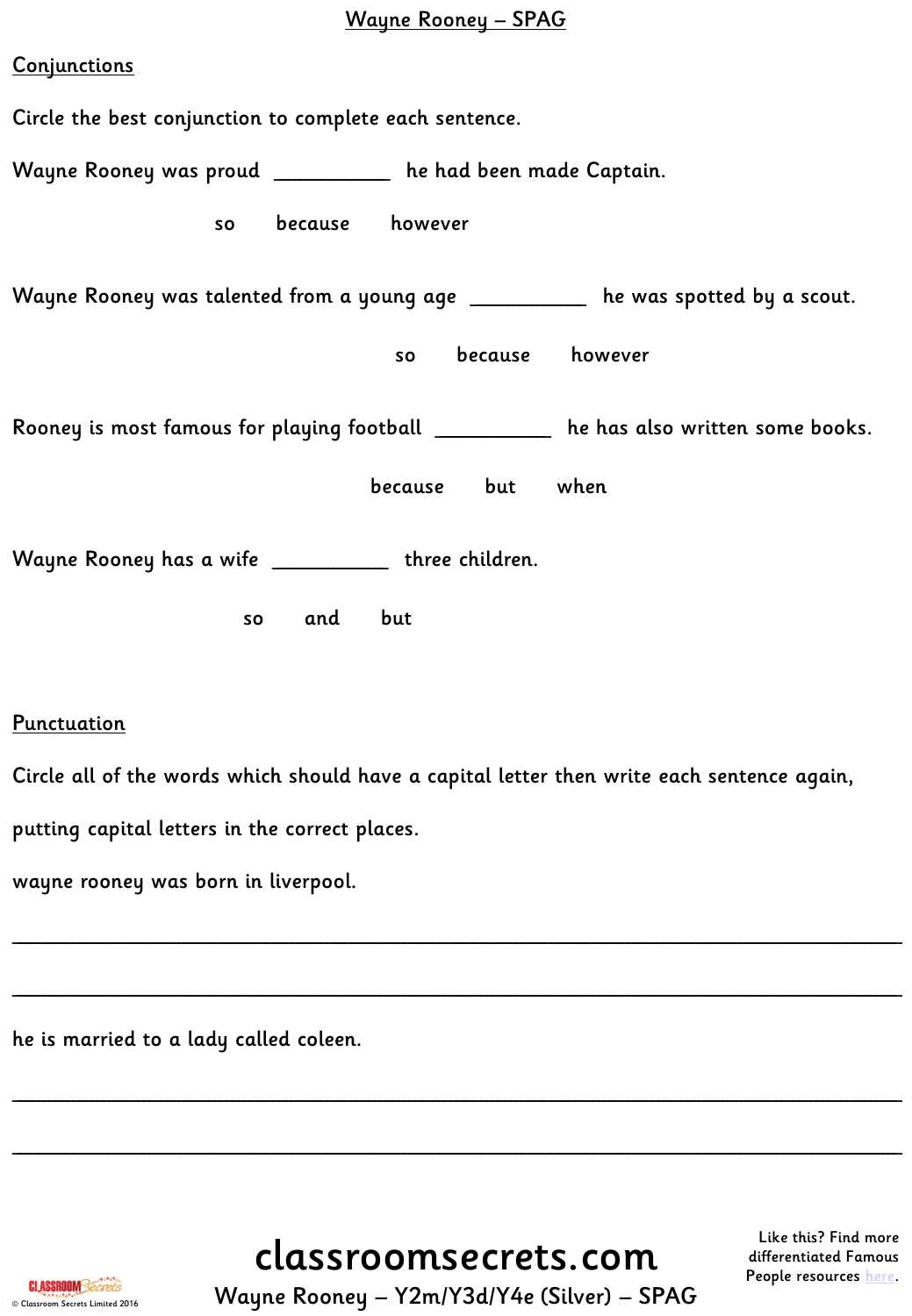#### Wayne Rooney – Oral Teacher Questions

Who is Wayne Rooney? (C6) A professional footballer.

Where was he born? (C6) In Croxteth in Liverpool.

In the text it tells you that Rooney was a very talented football player when he was young. Find some evidence in the text to prove that this is true. (C6) He joined a local team and scored 99 goals in the final season. He was spotted by an Everton scout.

Do you think that Wayne Rooney would have been pleased about being signed for Everton? Why do you think this? (P3) Yes, because he had always supported Everton. Or any other answer with reasonable justification. E.g. Yes, because he loved playing football and now had the chance to play professionally.

What type of text is this? How do you know? (T4) A biography. A reasonable answer such as: it is all about the life of a person, it tells you all about Wayne Rooney's life, etc.

How does the writer show us that Rooney is a successful football player? (C7) Various answers from the text, e.g. The writer tells us about the awards he has won, the goals he has scored, etc.

When did Rooney go to play for Manchester United? (C6) 2004.

When did he play his first game for Manchester United? (C6) 24th September 2004.

How did the Everton fans feel about Rooney moving to Manchester United? Which words in the text tell you this? (C7) Very annoyed, not happy, upset. In the text it tells you that they were cross and they booed. Any other answer with reasonable justification.

What does the word 'achievement' mean? (C1) Something that somebody has succeeded in doing.

Wayne Rooney has lots of achievements. Find three which have been recorded in the text. (C6) Various answers. Must be taken from the text. E.g. He was the youngest ever player to play in 200 Premier League games.

What are the names of Wayne and Coleen's Children? (C6) Kai, Klay and Kit.

Who is their eldest child? How do you know? (P3) <mark>Kai because he was born firs</mark>t.

Do you know any other facts about Wayne Rooney which have not been included in the text? (P1) Children's own answer.

If you wanted to find out more about Wayne Rooney, how could you do this? (P4) Use the Internet. Go to the library and find some books about him etc.

classroomsecrets.com

Like this? Find more differentiated Famous People resources [here](http://www.classroomsecrets.co.uk/tag/famous-people).



**CLASSROOM Secrets Limited 2016** Wayne Rooney – Y2m/Y3d/Y4e (Silver) – Teacher Questions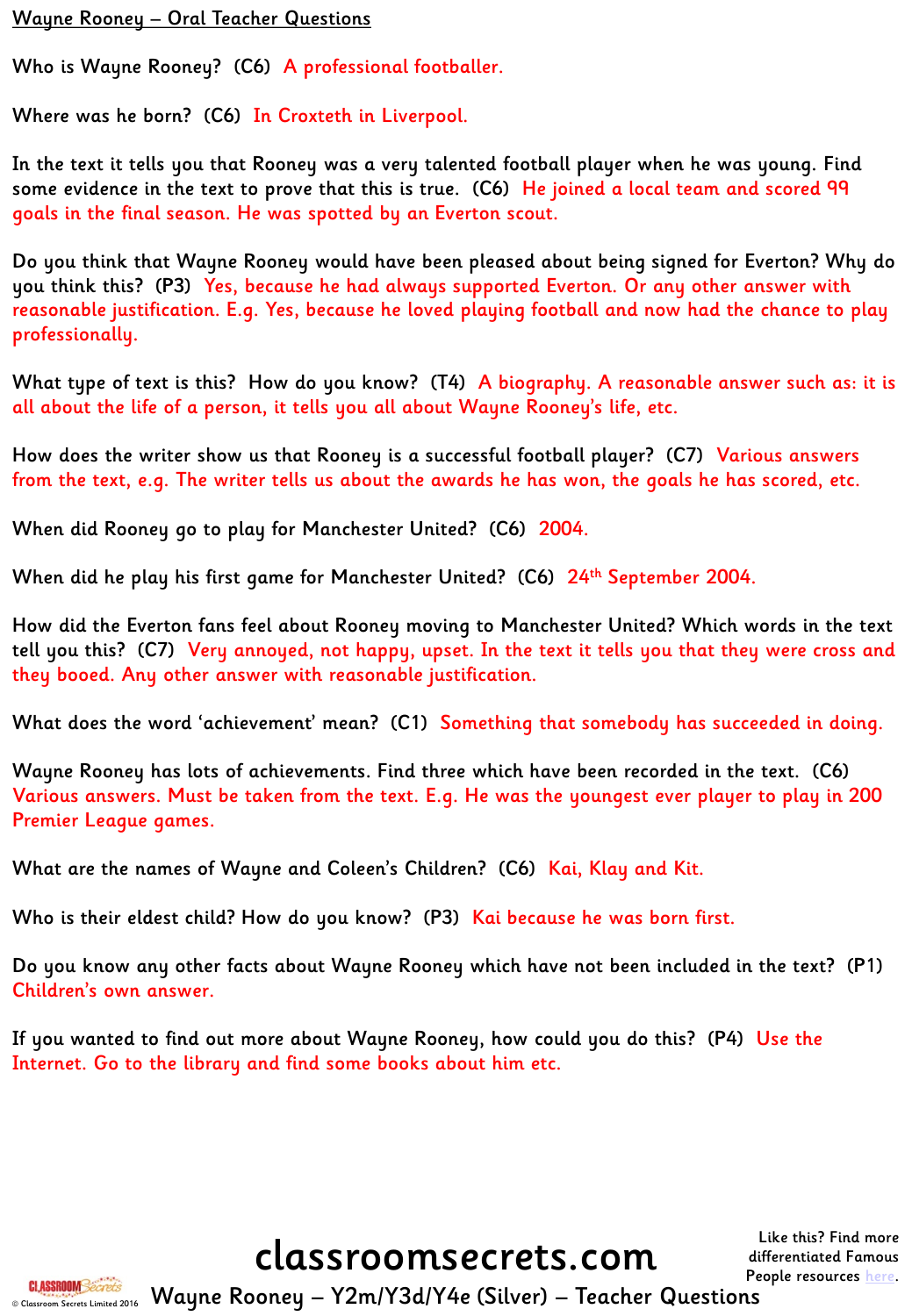#### Wayne Rooney – Vocab 1

Write the meaning of each of these words.

professional – a person who earns a living by playing a sport

probably – likely

attended – to go to an event

talented – to be very good at something

scout – a person sent out by a team to find new players

appearance – performance in public

awarded – something given for an achievement

achievement – something that somebody has succeeded in doing

proud – pleased

association – a group of people

judged – decided

successful – achieved something

classroomsecrets.com

Like this? Find more differentiated Famous People resources [here](http://www.classroomsecrets.co.uk/tag/famous-people).



© Classroom Secrets Limited 2016 Wayne Rooney – Y2m/Y3d/Y4e (Silver) – Vocab ANSWERS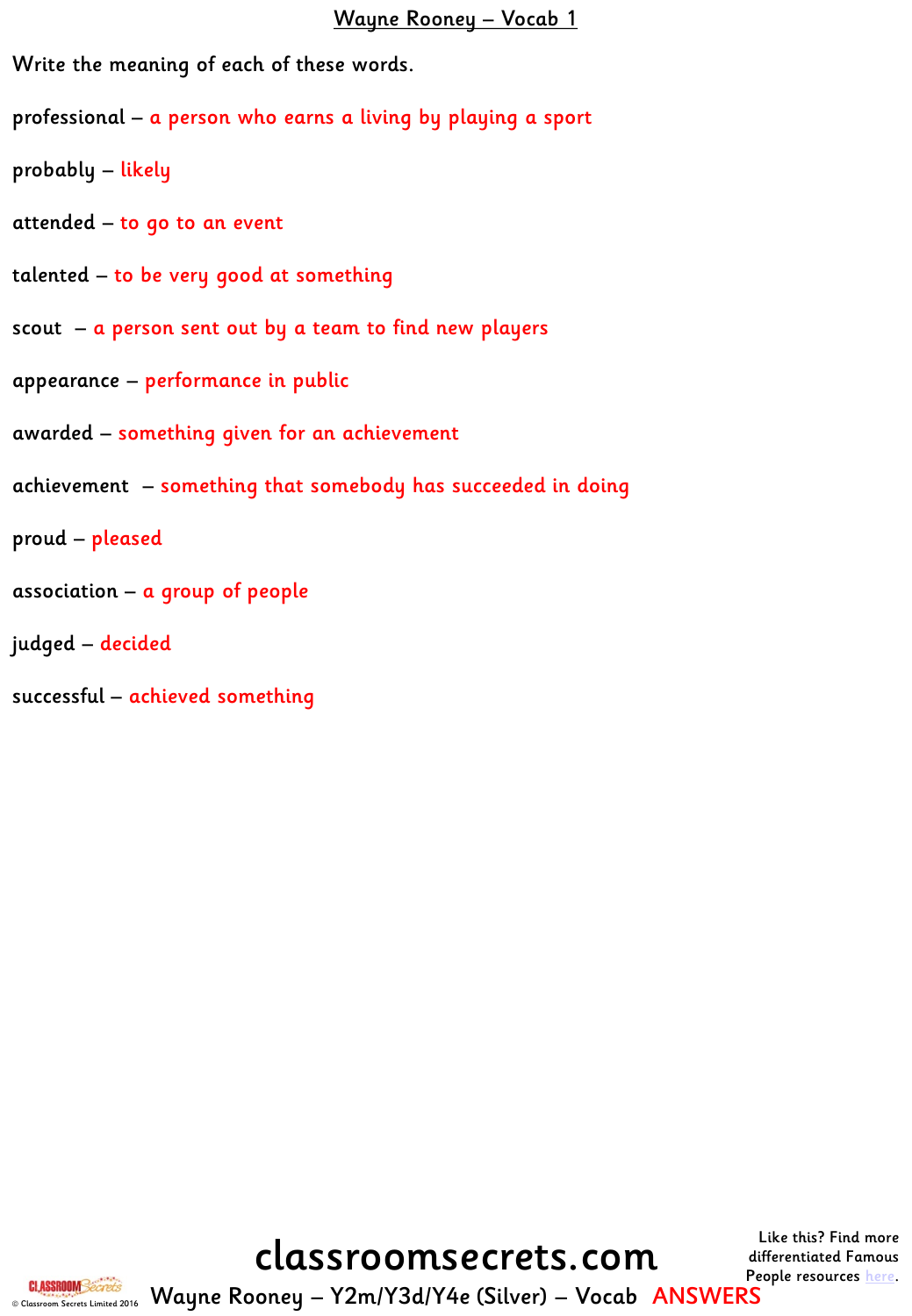#### Wayne Rooney – Vocab 2

Choose three of the highlighted words. Write your own sentences which include the words to show that you understand their meaning. Children's own answers. Ensure full sentences make sense, correct punctuation and correct

spelling of the highlighted words.

Pretend that you are the manager of Manchester United. Write some sentences which you could read to the fans to tell them that Rooney has been made Captain. Try to use as many of these words as possible:

proud professional talented achievement Children's own answer. Below is an example: I am very proud to tell you that our talented player Wayne Rooney has been made Captain of the team. This is a very big achievement for him and I know that he will be very successful. Well done!

classroomsecrets.com

Like this? Find more differentiated Famous People resources [here](http://www.classroomsecrets.co.uk/tag/famous-people).



© Classroom Secrets Limited 2016 Wayne Rooney – Y2m/Y3d/Y4e (Silver) – Vocab ANSWERS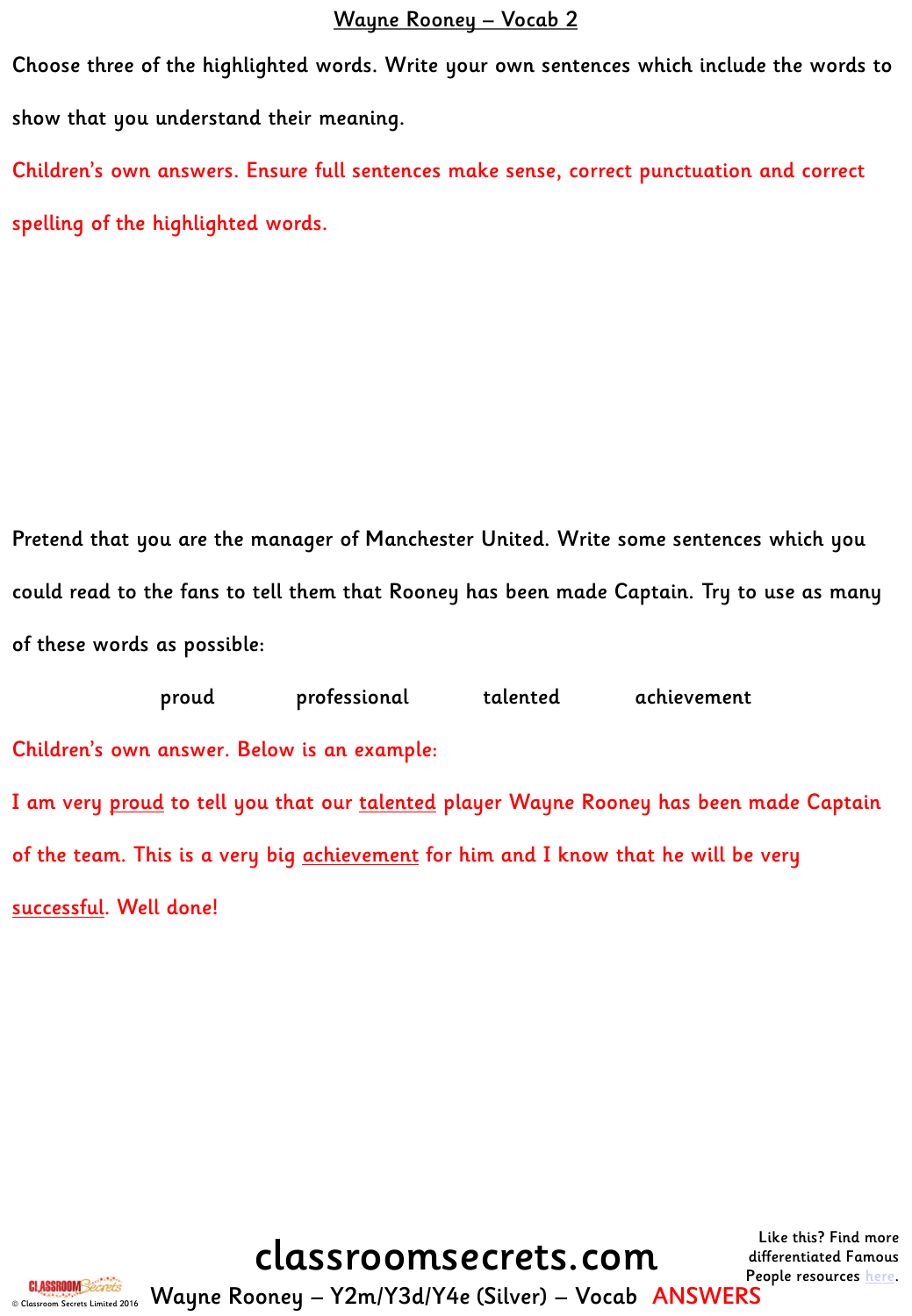# Wayne Rooney – SPAG

| Conjunctions                                                                           |  |  |  |  |
|----------------------------------------------------------------------------------------|--|--|--|--|
| Circle the best conjunction to complete each sentence.                                 |  |  |  |  |
| Wayne Rooney was proud ___________ he had been made Captain.                           |  |  |  |  |
| because however<br>so                                                                  |  |  |  |  |
| Wayne Rooney was talented from a young age ___________ he was spotted by a scout.      |  |  |  |  |
| because however<br><b>SO</b>                                                           |  |  |  |  |
| Rooney is most famous for playing football ___________ he has also written some books. |  |  |  |  |
| because but when                                                                       |  |  |  |  |
| Wayne Rooney has a wife _____________ three children.                                  |  |  |  |  |
| so and but                                                                             |  |  |  |  |

Punctuation

Circle all of the words which should start with a capital letter.

Write each sentence again, putting capital letters in the correct places.

Wayne Rooney was born in Liverpool.

He is married to a lady called Coleen.

classroomsecrets.com

Like this? Find more differentiated Famous People resources [here](http://www.classroomsecrets.co.uk/tag/famous-people).



© Classroom Secrets Limited 2016 Wayne Rooney – Y2m/Y3d/Y4e (Silver) – SPAG ANSWERS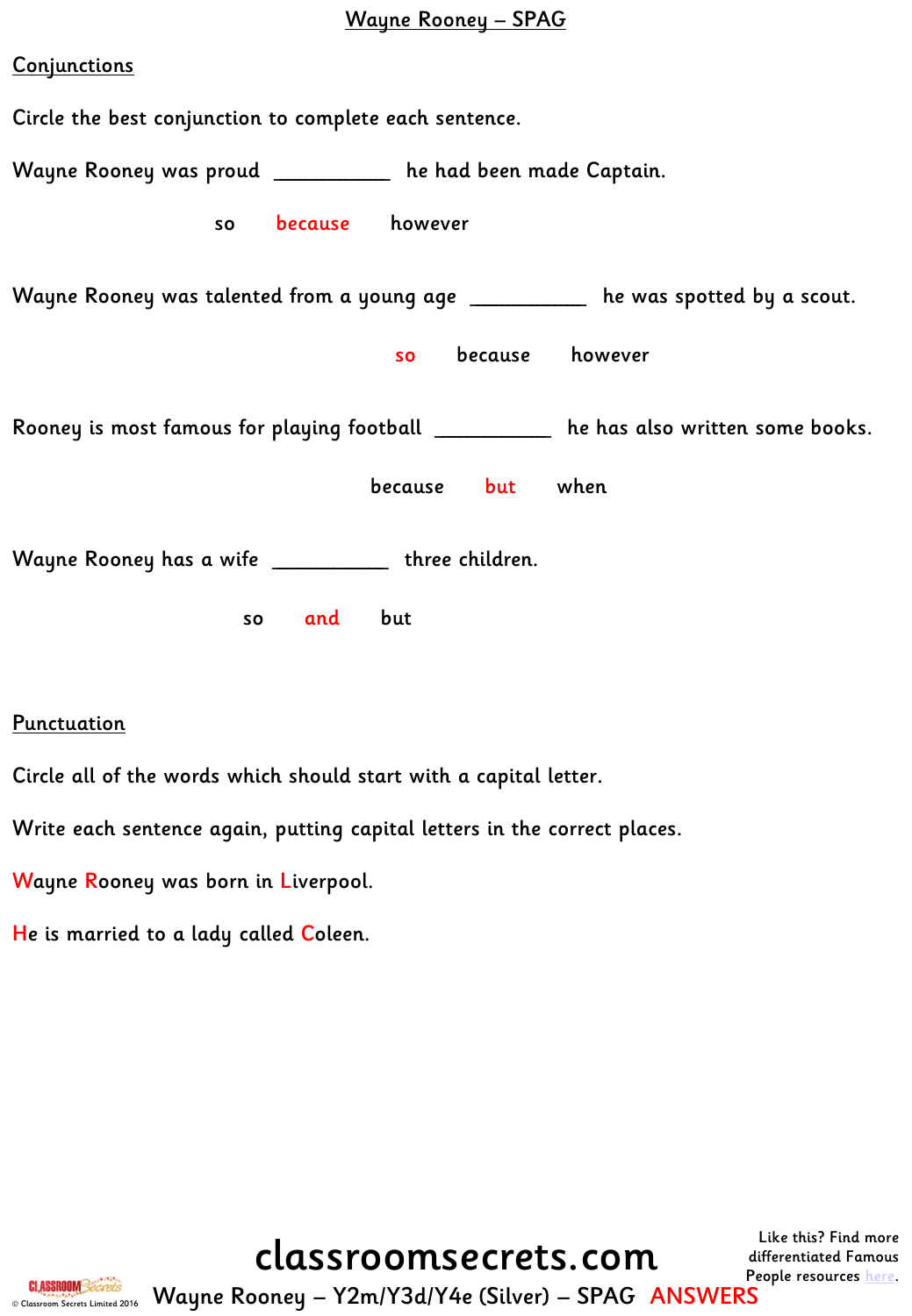#### Comprehension

- Year 1/2 C1/1a Discussing word meanings, linking new meanings to known vocabulary
	- C2 Answer simple, information retrieval questions about texts\* C3 Drawing on what they already know from background information and
		- vocabulary provided by the teacher
		- C4 Discussing and expressing views about a wide range of texts
	- C5/1c Discussing the sequence of events in texts and how items of information are related

### Year 3/4 C1 Explaining the meaning of words in context

- C4 Discussing and expressing views about a wide range of texts
- C6 Retrieve and record information from fiction and non-fiction
- C7 Identifying how language, structure and presentation contribute to meaning
- Year 5/6 C1/2a Exploring the meaning of words in context
	- C4 Discussing and expressing views about a wide range of texts
	- C6/2b Retrieve, record and present information from fiction and non-fiction
	- C7 Identifying how language, structure and presentation contribute to meaning
	- C8/2h Making comparisons within and across texts
	- C9 Distinguish between statements of fact and opinion

## Predictions and Making Inferences

| <b>Year 1/2</b> | P1    | Link the text to their own experiences                                          |
|-----------------|-------|---------------------------------------------------------------------------------|
|                 | P2/1e | Predicting what might happen on the basis of what has been read so far          |
|                 | P3/1d | Making inferences on the basis of what is being said and done                   |
|                 | P4    | Answering and asking questions                                                  |
| <b>Year 3/4</b> | P2/2e | Predicting what might happen from details stated and implied                    |
|                 | P4    | Asking questions to improve their understanding                                 |
|                 | P5    | Drawing inferences such as inferring characters' feelings, thoughts and motives |
|                 |       | from their actions, and justifying inferences with evidence                     |
| <b>Year 5/6</b> | P2/2e | Predicting what might happen from details stated and implied                    |
|                 | P4    | Asking questions to improve their understanding                                 |
|                 | P5/2d | Drawing inferences such as inferring characters' feelings, thoughts and motives |
|                 |       | from their actions, and justifying inferences with evidence                     |

## Language for Effect

| <b>Year 1/2</b> | L1             | Recognising and joining in with predictable phrases                                                                                                                                                     |
|-----------------|----------------|---------------------------------------------------------------------------------------------------------------------------------------------------------------------------------------------------------|
|                 | L <sub>2</sub> | Learning to appreciate rhymes and poems, and to recite some by heart with                                                                                                                               |
|                 |                | appropriate intonation to make the meaning clear                                                                                                                                                        |
| <b>Year 3/4</b> | L <sub>3</sub> | Using dictionaries to check the meaning of words they have read                                                                                                                                         |
|                 | L4             | Preparing poems and play scripts to read aloud and to perform, showing                                                                                                                                  |
|                 |                | understanding through intonation, tone, volume and action                                                                                                                                               |
| <b>Year 5/6</b> | L2             | Learning a wider range of poetry by heart                                                                                                                                                               |
|                 | L4             | Preparing poems and play scripts to read aloud and to perform, showing                                                                                                                                  |
|                 |                | understanding through intonation, tone, volume and action so that the meaning                                                                                                                           |
|                 |                | is clear to an audience                                                                                                                                                                                 |
|                 | L5/2q          | Discuss and evaluate the authors' use of language, including figurative language,<br>including the impact on the reader and how meaning is enhanced through the<br>author's choice of words and phrases |
|                 |                |                                                                                                                                                                                                         |

L6/2f Identify and explain how content is related and contributes to meaning as a whole